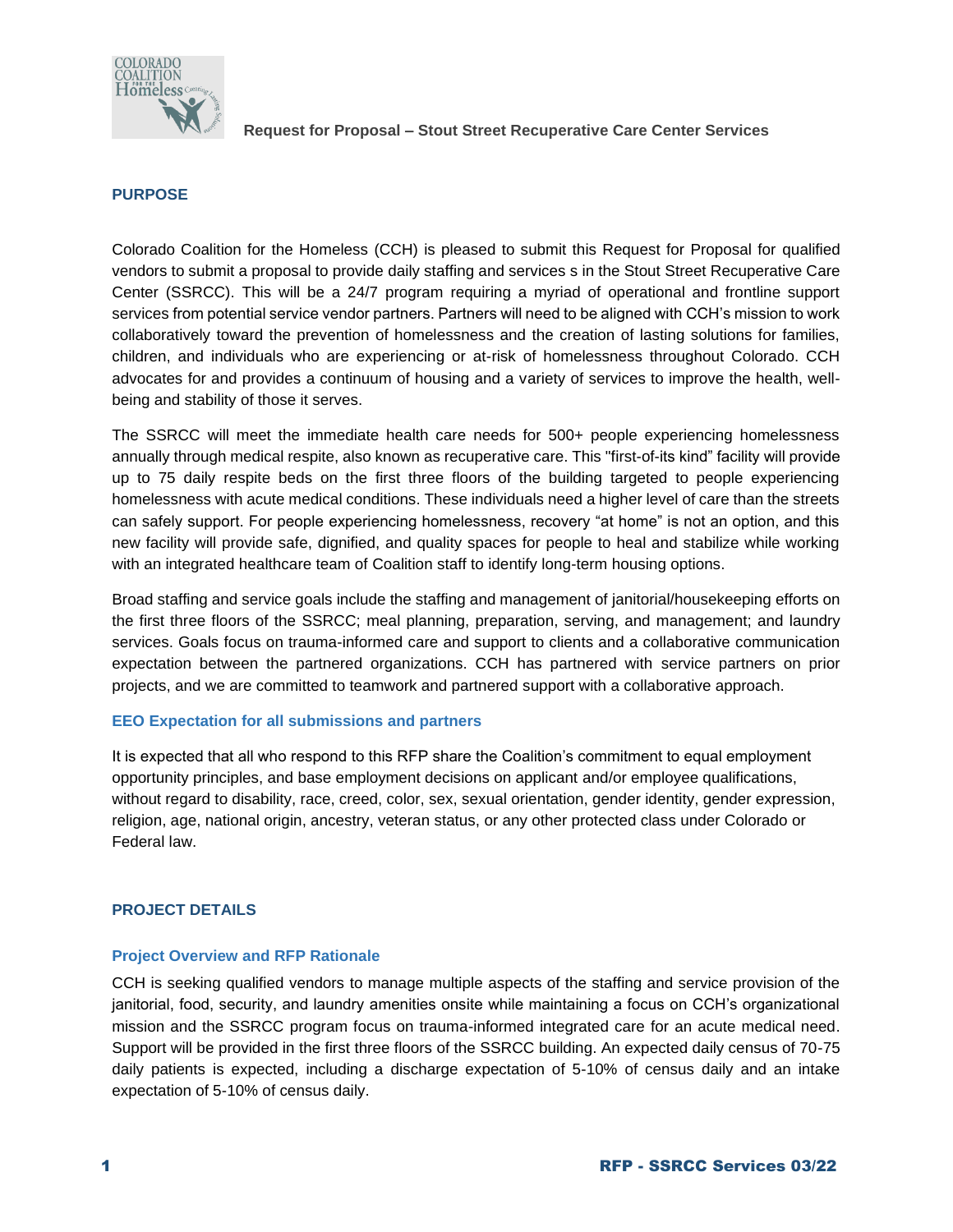

Vendors must provide and maintain any and all licenses and permits required of the City, County, State and Federal Government, as well as any other legal and regulatory requirements. Vendors must provide and maintain any and all applicable insurance requirements at vendors' own expense and must present a certificate of insurance naming the Coalition as an additional insured and certificate holder prior to the commencement of work. Required coverage may include but are not necessarily limited to, commercial liability, workers compensation, crime, business automobile, and umbrella/excess coverage at limits that will be communicated to the vendor upon selection.

There are many benefits associated with partnering for staffing and service support, including:

- Greater access to a larger candidate pool
- Quicker recruiting and hiring turnaround
- Less bandwidth to HR, IT, finance, and other administrative teams that support employees directly/indirectly
- More community partnership in leveraging expertise for food preparation, food serving, food cleanup, menu planning, and food cost control and inventory management that community partners possess
- Leveraging community partners' connections that would be beneficial for SSRCC operations
- More flexibility with program staffing and service needs that will start off smaller and scale up within first 1-3 months of program start date
- Greater ability to hire individuals within specific areas of expertise and focus

## **Laundry Statement of Work (SOW)**

Vendor will provide laundering services of the SSRCC's program bedding, linens, and client clothes.

Specific Laundry goals and requirements include:

- Laundering of client bedding and linens every three days for up to 75 patients daily.
- Laundering of client clothes up to two times a week for clients designated as higher acuity or needing additional support of their ADLs. Anticipated number of clients that fall in this category at any time is 5-10% of total census.
- Notification to SSRCC operational staff on the current quality and availability of linens and notify staff of reorders, quantity, or quality concerns in a timely fashion.
- Vendor will furnish all materials including cleaning materials, labor services, and special skills required to provide this service as described.
- Ensuring linens and bedding are in functional order and appropriate quality for client provision.

**Optional Laundry scope addition**: Vendor will be responsible for the repair and maintenance of the two industrial washing machines and three industrial dryers. Machinery is located on the first floor of the SSRCC.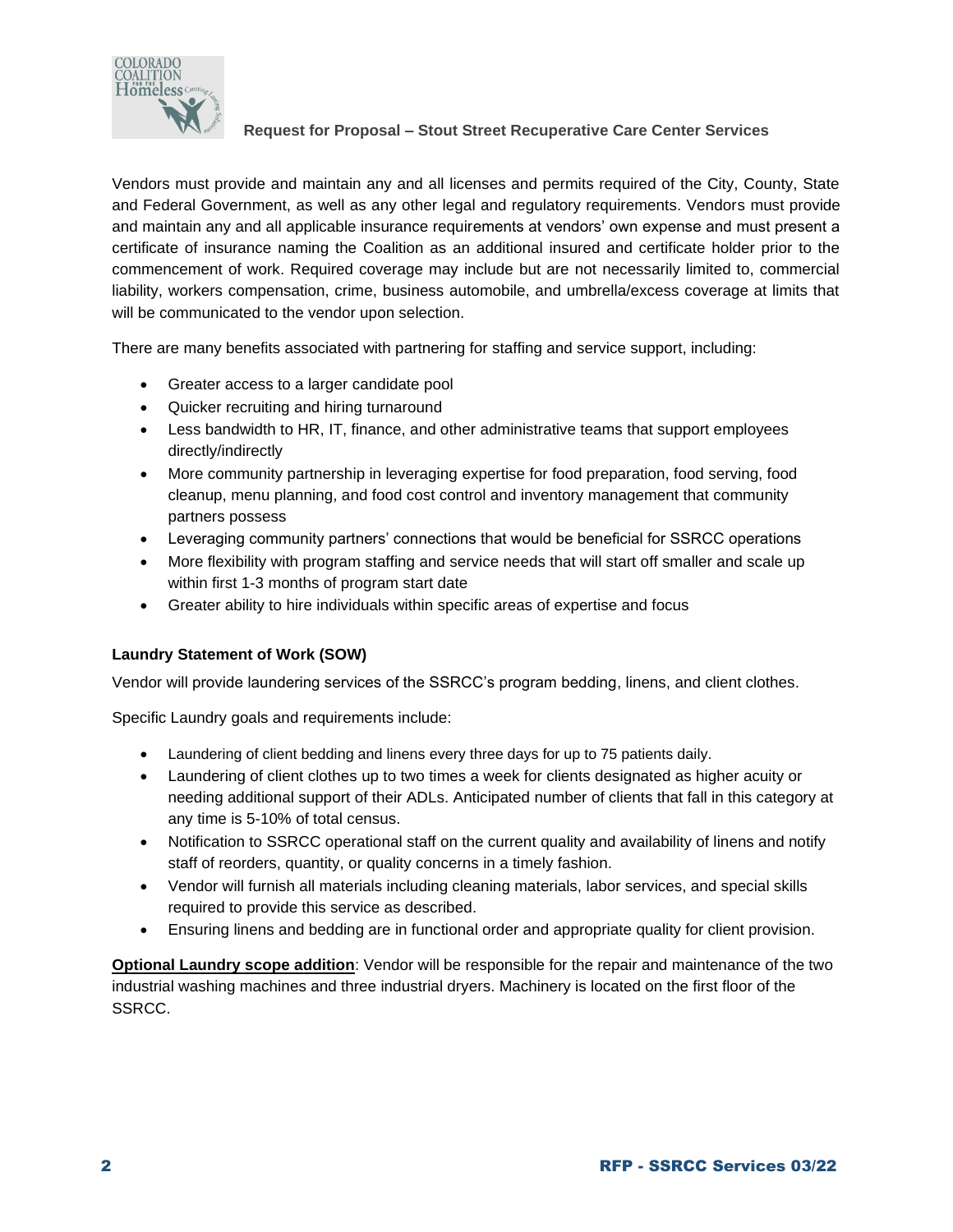

# **Food/Meals Statement of Work (SOW)**

Vendor will provide meals for clients at the SSRCC. Vendor must provide and maintain any and all current licenses and permits required of the City, County, State and Federal Government, including but not limited to all requirements related to food procurement, storage, preparation, handling, serving, and disposal. Vendor has flexibility of implementation, staffing model, and menu planning as long as program goals are supported. Vendor's proposal should list any food licenses and certifications it and its employees currently have, and those it plans to obtain prior to commencing work if selected.

Specific food/meal goals and requirements include:

- Breakfast, lunch, and dinner meals provided at consistent times daily for up to 75 patients at any given meal for the SSRCC program.
- Menu planning with a focus healthy lifestyles and sustainable practices.
- Bandwidth and resources of CCH staff can be more concentrated on integrated care support
- Leveraging existing areas of expertise for housekeeping, cleaning, and laundry services that community partners possess
- Understanding that nutrition is vital to healing from an acute medical need.
- Menu planning that includes a variety of nutritious choices, including fresh vegetables and fruit, whenever possible.
- Menus approved by the integrated care team and a collaborative approach to nutritional education and menu options.
- Sack or to-go meal options for individuals who will be offsite during scheduled mealtimes.
- Snack planning, access, and availability to clients between meals.
- Collaborative use of the kitchen space and vendor expertise for any shared educational or vocational programs.
- Managing and maintaining inventory of food.
- Managing and maintaining inventory of client meal utensils and dishes and notifying SSRCC operational POC in timely fashion of utensils food service items in need of replacement.
- Procuring, managing, and maintaining, at the vendor's expense, all necessary city, county, state, and federal licensure and handling permits including but not necessarily limited to business licensure permits, food handling and preparation permits; food safety; food storage; retail food establishment permits; and others as required and set forth by the CDPHE, the Department of Excises and Licenses, and any other pertinent government entities or agencies: https://drive.google.com/file/d/18-uo0wlxj9xvOoT6Ai4x6ZMYIiuu2v1G/view
- Colorado Food Handler license *strongly preferred* for all staff and *required* for one vendor employee involved in food service.
- At least one individual consistently staffed at the site has a Colorado Food Managers Certificate.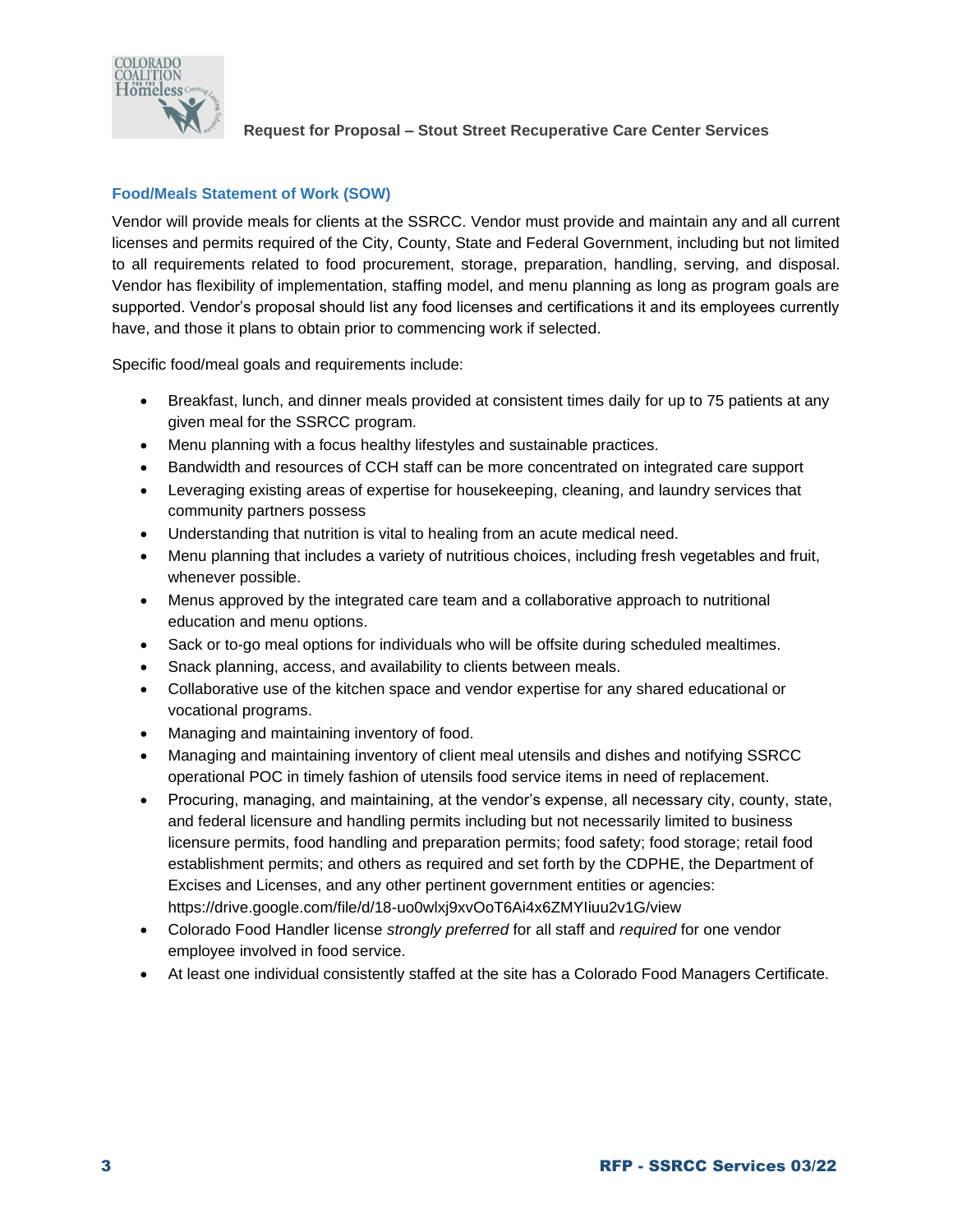

# (food SOW continued)

The Vendor is also responsible for maintaining the following areas in dining and kitchen area including all furnishings, fixtures, equipment, walls, ceilings, floors, windows, and doors in a clean, neat, sanitary and safe condition at all times: Kitchen, refrigerated and dry food storage areas, equipment and supplies storage areas, all interior corridors and the loading dock area when used for dining service purposes.

Vendor will notify SSRCC operational POC in timely fashion when equipment is not in working order. The Vendor will submit a plan for kitchen equipment cleaning and maintenance that will be approved by SSRCC operational POC including but not limited to deep clean planning, hood cleaning, and any grease trap support or mitigation.

# **Security Services Statement of Work (SOW)**

Vendor will provide security personnel services for the exterior of building, and the first three floors of the building at the SSRCC location. The vendor will work closely with the CCH Safety Director to determine training requirements; support and communicate expectations; and determine when/if security service level needs to increase and/or decrease. Shared patrol of exterior areas will be jointly determined.

Security Personnel Services includes:

- Maintaining a visual and engaged presence of security by remaining active and alert to client activity.
- Provide support to program clients and Colorado Coalition for the Homeless (CCH) staff with by providing general customer service such as answering questions and providing directional direction and assistance.
- Patrol as needed in hallways, common areas, general indoor and outdoor premises, smoking areas, parking lots and structures, stairwells, and exit doors when applicable of the SSRCC building to ensure safety of guests and staff.
- Support CCH staff by managing de-escalation and client engagements in the lobby, common areas, staff areas, and client areas, by maintaining a peaceful milieu by enforcing facility rules, regulations and applicable health safety standards.
- Accompany CCH staff to perform wellness checks with clients.
- Assist with escalated guests or any other situation where a security presence is needed.
- Generally, maintain engagement and visibility at all times and inform CCH of noted concerns.

Exclusions:

- Provide wellness test related activities,
- Providing medical response,
- Using physical force with clients unless there is imminent danger to one's life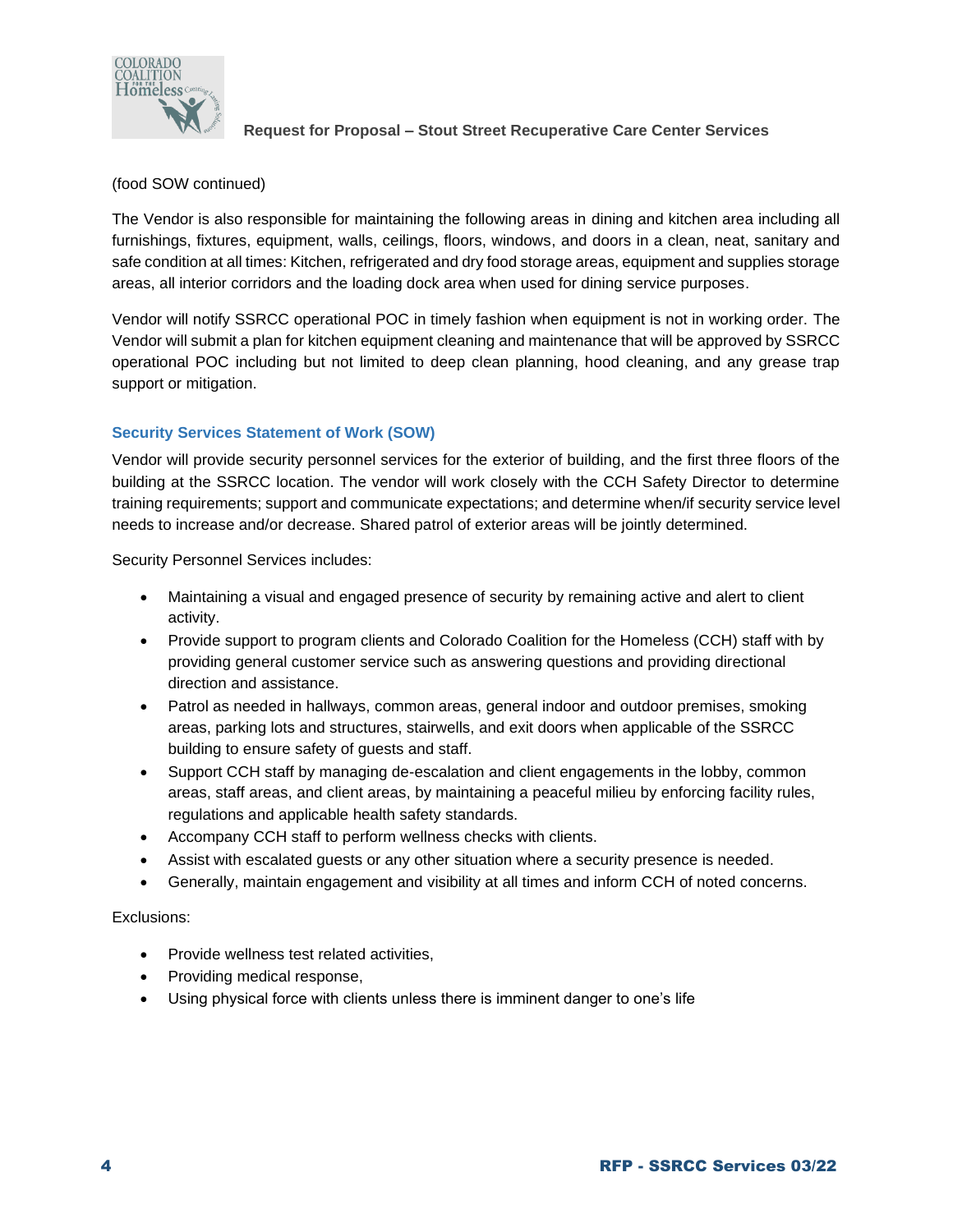

# **Janitorial/Housekeeping Statement of Work (SOW)**

The Vendor will provide janitorial support for the first three floors of the SSRCC and the outside of the building. Laundry is covered separately. Vendor will provide and manage all supplies and service requirements associated with janitorial/housekeeping tasks.

### DAILY:

- Entrance/Waiting Area/Common Rooms/Triage/Exam/Clinical Rooms/Lab/Nurses Station/Treatment Room/Break room/Television Rooms/Dining room/ Hallways:
	- Vacuum rugs. Sweep outside entry rugs
	- Empty and clean trash receptacles
	- Vacuum or brush all lobby furniture
	- Clean entry glass doors and thresholds
	- Spot clean doors and walls
	- Dust mop and damp mop all hard surface floors
	- Damp mop tile using neutral cleaner only
	- In Exam Rooms sweep, mop, clean sink and countertops, Empty trash
	- Clean all sinks in facility
	- Disinfect and wash clean all water fountains and water coolers in tenant areas
- Restrooms:
	- Wash all floors with germicidal disinfectant and remove all spots and stains
	- Wash and polish all mirrors and bright work
	- Wash and wipe dry all plumbing fixtures
	- Wash and disinfect all toilet seats, both sides
	- Scour, wash and disinfect all basins, bowls and urinals
	- Empty paper towel trash receptacles and dispose in building trash receptacle
	- Replace trash liners
	- Fill soap dispensers, paper towel dispensers, toilet tissue and seat covers
	- Clean and wash receptacles and dispensers
	- Remove fingerprints and spots from walls
	- Remove all unauthorized marks and writing from walls, partitions, etc.
	- Report all maintenance problems to building manager (dripping faucets, broken fixture handles, etc.)
- Discharge/client room turnaround:
	- Cleaning and disinfecting patient pods after discharge within a four-hour, same-day turnaround expectation if a discharge occurs before 2pm, or by noon the following day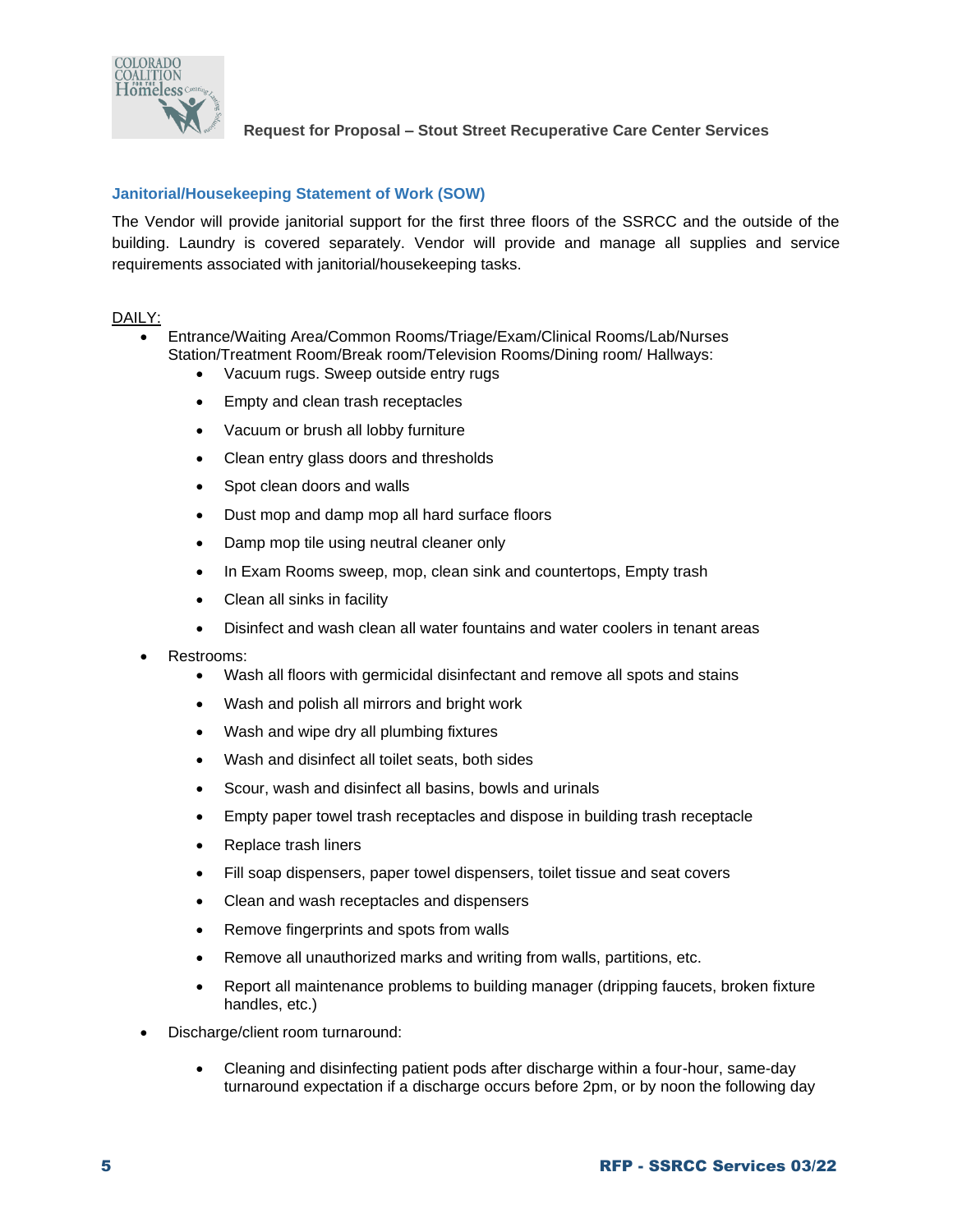

- All trash removed and all belongings bagged and stored per SSRCC direction
- Beds remade with fresh linens

### WEEKLY:

- Entrance/Waiting Area/Common Rooms/Triage/Exam/Clinical Rooms/Lab/Nurses Station/Treatment Room/Break room/Television Rooms/Dining room/ Hallways:
	- Dust and spot clean walls and baseboards
	- Dust pictures and clean glass if necessary
	- Dust windowsills and door jambs
	- Disinfect and thoroughly clean all telephones

### (continued janitorial SOW)

- Dust all exposed surfaces on desks. (Do not move papers or objects on desks)
- Check all high and low ledges, shelves, bookcases, credenzas, file cabinets, tables, pictures, etc., and clean if cleared
- Remove fingerprints from all painted surfaces near light switches, entrance, doors, etc.

### MONTHLY:

- All Areas:
	- Thoroughly hand dust and wipe clean with a chemically treated cloth all furniture, file cabinets, shelves, fixtures, picture frames, and all other high or low dusting areas
	- Dust all baseboards with damp cloth.
	- Vacuum or brush all upholstered furniture.
	- High dust lighting and ventilating ducts.
	- Dust window blinds.
	- Dust and clean walls. Wash tiled walls and partitions.
	- High dust wall, light fixtures and ventilation grilles.

#### SPECIAL SUPPORT NEEDS:

- Cleaning as needed for individuals unable to fully manage their own space
	- Predicted amount is less than 5% of census at any given time

## **GOALS**

#### **Identified Partnership Service Goals**

CCH is seeking a qualified vendor to partner with us to provide support to ensure the SSRCC program is operational in a functional and efficient manner to meet the needs of up to 75 clients every day. This program will provide a much-needed resource to the unhoused in the Denver-metro region and services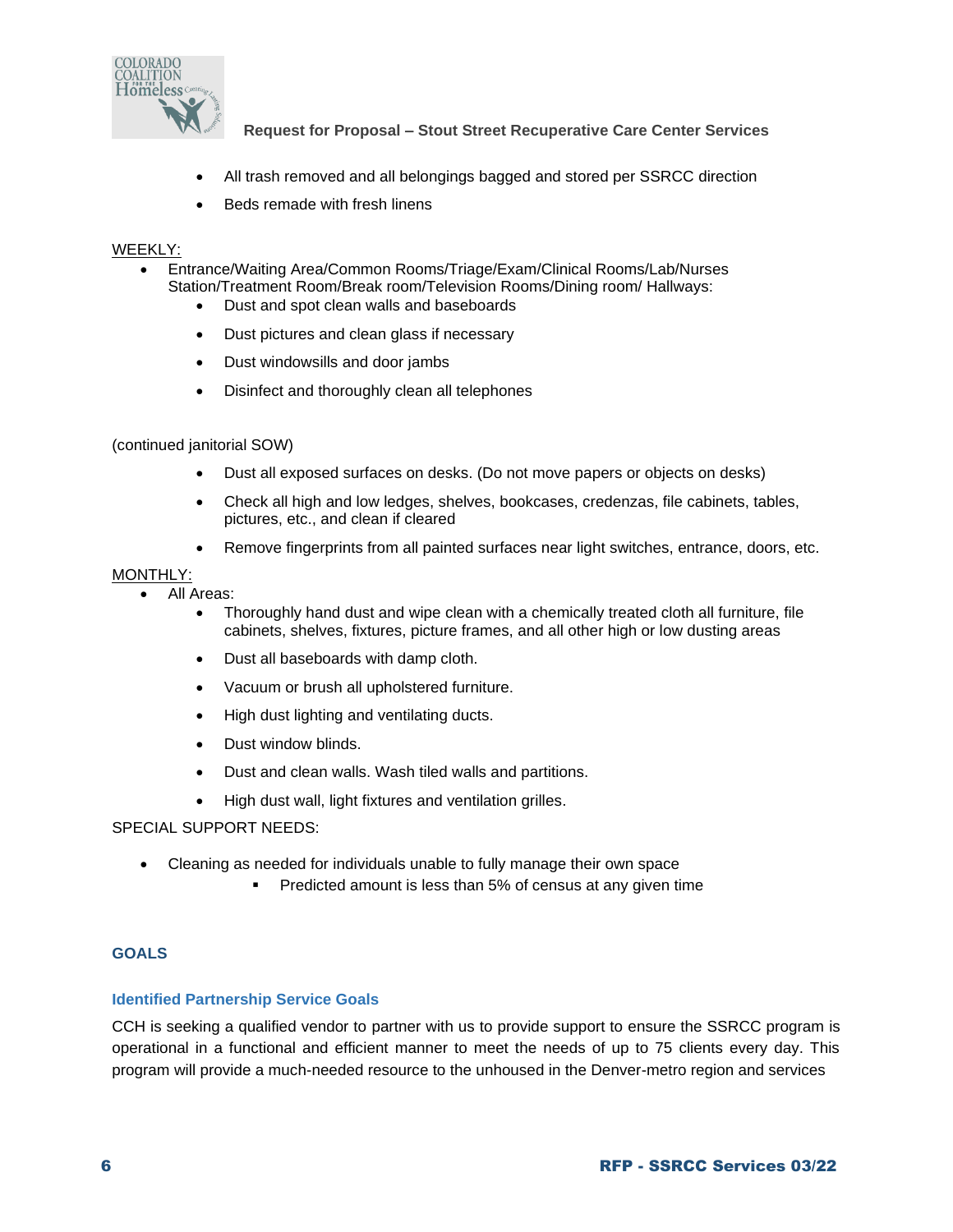

will fill a current gap in the healthcare system. Support to clients will have a focus on trauma informed care; motivational interviewing to partner on shared goals; and harm reduction. Support between organizations and teams will have a focus on trauma informed communication, SBI feedback, and a collaborative approach to navigating challenges that arise. Partnered organizational goals will include regular meetings and frequent check-in between leadership and a supportive environment for frontline staff onsite.

CCH is requesting vendors allow CCH to have input and guidance regarding necessary trainings for all vendor staff, especially in areas of communication, feedback, collaboration, motivational interviewing, trauma informed care, harm reduction, and social determinants of health. CCH is requesting vendors partner on a collaborative framework of structure so that vendor staff attends CCH meetings, huddles, and participates as needed for optimal teamwork between organizations.

## **Project Deliverables**

Following is a complete list of all project deliverables:

| <b>Deliverable</b>             | <b>Description</b>                                                                                                                                                        |
|--------------------------------|---------------------------------------------------------------------------------------------------------------------------------------------------------------------------|
| Deliverable #1 (general)       | Vendor will provide framework for notification of issues/challenges/problems<br>to CCH staff                                                                              |
| Deliverable #2 (general)       | Vendor will provide regular availability for meetings to collaborate                                                                                                      |
| Deliverable #3 (laundry)       | Cost Estimate for Laundry services described in SOW for 01AUG2022<br>through 31DEC2023 (initial contract period)                                                          |
| Deliverable #4 (laundry)       | Staffing (FTE) Estimate and suspected hours of operation/support for<br>Laundry services described in SOW for 01AUG2022 through 31DEC2023<br>(initial contract period)    |
| Deliverable #5 (laundry)       | Cost Estimate for Laundry services described in SOW for 01JAN2024<br>through 31DEC2024                                                                                    |
| Deliverable #6 (laundry)       | Staffing (FTE) Estimate and suspected hours of operation/support for<br>Laundry services described in SOW for 01JAN2024 through 31DEC2024                                 |
| Deliverable #7<br>(food/meals) | Cost Estimate for daily per-patient amount for food/meals                                                                                                                 |
| Deliverable #8 (food/meals)    | Cost Estimate for Food/Meals services described in SOW for 01AUG2022<br>through 31DEC2023 (initial contract period)                                                       |
| Deliverable #9 (food/meals)    | Staffing (FTE) Estimate and suspected hours of operation/support for<br>Food/Meals services described in SOW for 01AUG2022 through<br>31DEC2023 (initial contract period) |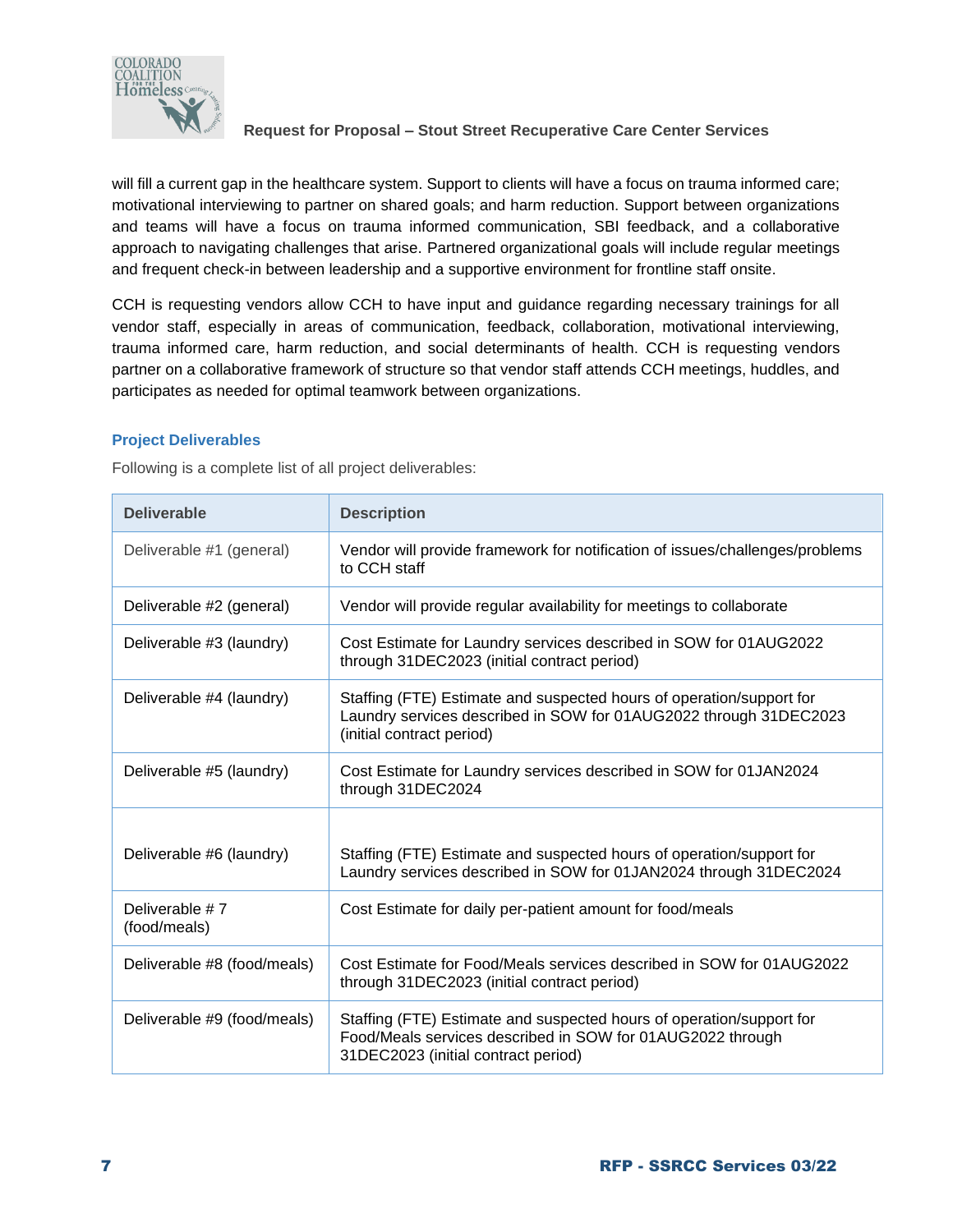

| Deliverable #10                              | Cost Estimate for Food/Meals services described in SOW for 01JAN2024                                                                                                                   |
|----------------------------------------------|----------------------------------------------------------------------------------------------------------------------------------------------------------------------------------------|
| (food/meals)                                 | through 31DEC2024                                                                                                                                                                      |
| Deliverable #11                              | Staffing (FTE) Estimate and suspected hours of operation/support for                                                                                                                   |
| (food/meals)                                 | Food/Meals services described in SOW for 01JAN2024 through 31DEC2024                                                                                                                   |
| Deliverable #12                              | Potential menu planning timeline/solicitation details for projected ability to                                                                                                         |
| (food/meals)                                 | execute deliverables according to goals                                                                                                                                                |
| Deliverable #13                              | Operational support and execution plan for hours that cover breakfast, lunch,                                                                                                          |
| (food/meals)                                 | and dinner so those meals will be offered daily                                                                                                                                        |
| Deliverable #14 (security)                   | Cost Estimate for 24/7 security personnel services for 1 individual as<br>described in SOW for 01AUG2022 through 31DEC2023 (initial contract<br>period)                                |
| Deliverable #15 (security)                   | Cost Estimate for 24/7 security personnel services for 1 individual as<br>described in SOW for 01JAN2024 through 31DEC2024                                                             |
| Deliverable #16                              | Cost Estimate for Janitorial/Housekeeping services described in SOW for                                                                                                                |
| (janitorial/housekeeping)                    | 01AUG2022 through 31DEC2023 (initial contract period)                                                                                                                                  |
| Deliverable #17<br>(janitorial/housekeeping) | Staffing (FTE) Estimate and suspected hours of operation/support for<br>Janitorial/Housekeeping services described in SOW for 01AUG2022 through<br>31DEC2023 (initial contract period) |
| Deliverable #18                              | Cost Estimate for Janitorial/Housekeeping services described in SOW for                                                                                                                |
| (janitorial/housekeeping)                    | 01JAN2024 through 31DEC2024                                                                                                                                                            |
| Deliverable #19<br>(janitorial/housekeeping) | Staffing (FTE) Estimate and suspected hours of operation/support for<br>Janitorial/Housekeeping services described in SOW for 01JAN2024 through<br>31DEC2024                           |

## **Timeline for Execution and Solicitation**

Key project dates are outlined below. Dates are best-guess estimates and are subject to change until a contract is executed.

- 23MAR2022 Solicitations extended/open to Vendors
- 04APR2022 Questions, clarification, additional information, and feedback requested to CCH from Vendors will be made by this date
- 012APR2022 Questions, clarification, additional information, answers, and feedback requested by CCH to Vendors will be made by this date
- 19APR2022 **Proposals due to CCH by this date by 1159**
- 03MAY2022 Selection of Vendor/Vendors services bid approval or decision to choose no bid/no services support made by this date